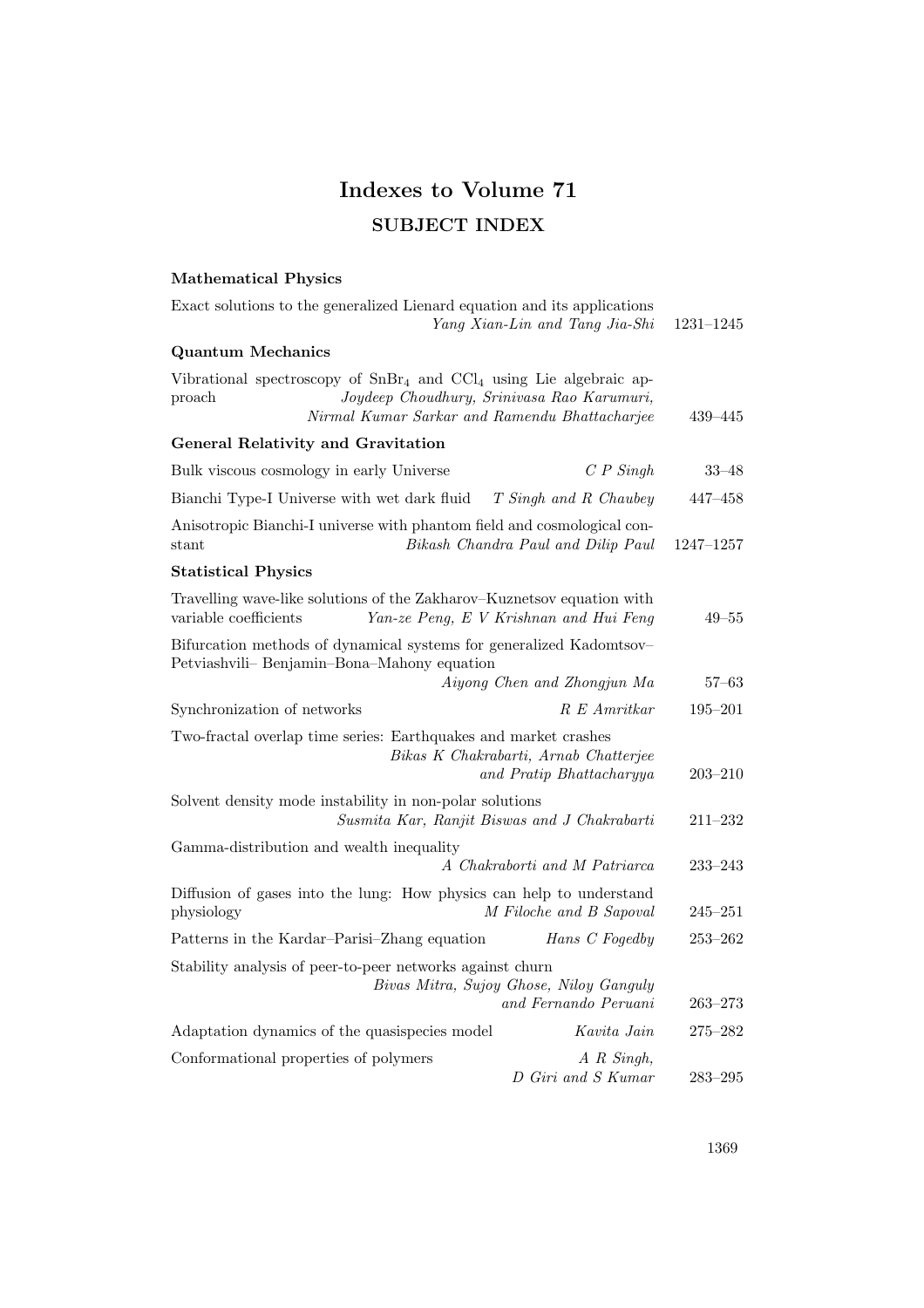### 1370 Subject Index

| Motional dispersions and ratchet effect in inertial systems<br>W L Reenbohn, S Saikia, R Roy and Mangal C Mahato                                                                                                          | $297 - 306$ |
|---------------------------------------------------------------------------------------------------------------------------------------------------------------------------------------------------------------------------|-------------|
| A polymerization-depolymerization model for generation of contractile<br>force during bacterial cell division<br>Biplab Ghosh and Anirban Sain                                                                            | $307 - 311$ |
| Realistic searches on stretched exponential networks<br>Parongama Sen                                                                                                                                                     | $313 - 317$ |
| Dynamics of bootstrap percolation<br>Prabodh Shukla                                                                                                                                                                       | 319-329     |
| Modular networks with hierarchical organization: The dynamical impli-<br>Raj Kumar Pan and Sitabhra Sinha<br>cations of complex structure                                                                                 | 331-340     |
| Role of scaling in the statistical modelling of finance<br>Attilio L Stella and Fulvio Baldovin                                                                                                                           | $341 - 352$ |
| Routing strategies in traffic network and phase transition in network<br>traffic flow<br>Bing-Hong Wang and Wen-Xu Wang                                                                                                   | $353 - 358$ |
| Effect of macromolecular crowding on the rate of diffusion-limited enzy-<br>matic reaction<br>Manish Agrawal, S B Santra,<br>Rajat Anand and Rajaram Swaminathan                                                          | 359-368     |
| Analysis of protein folds using protein contact networks<br>Pankaj Barah and Somdatta Sinha                                                                                                                               | 369-378     |
| Photophysical characterization of layer-by-layer self-assembled films of<br>D Dey, M N Islam,<br>deoxyribonucleic acid<br>S A Hussain and D Bhattacharjee                                                                 | 379-384     |
| Statistical properties of curved polymer<br>Surya Kanta Ghosh and Anirban Sain                                                                                                                                            | 385-389     |
| Correlations and clustering in a scale-free network in Euclidean space<br>A K Nandi, G Mukherjee and S S Manna                                                                                                            | $391 - 401$ |
| Quenching dynamics of a quantum $XY$ spin-1/2 chain in the presence<br>of transverse field by the application of a generalized Landau–Zener<br>formula<br>Victor Mukherjee, Uma Divakaran, Amit Dutta<br>and Diptiman Sen | $403 - 412$ |
| Dominance of rare events in some problems in statistical physics<br>Arnab Saha, Sagar Chakravarty and Jayanta Bhattacharjee                                                                                               | 413-422     |
| Synchronization in multicell systems exhibiting dynamic plasticity<br>C Suguna and Somdatta Sinha                                                                                                                         | $423 - 435$ |
| Characterizing and modelling cyclic behaviour in non-stationary time<br>series through multi-resolution analysis<br>Dilip P Ahalpara,<br>Amit Verma, Jitendra C Parikh and Prasanta K Panigrahi                           | $459 - 485$ |
| Performance characteristics of positive and negative delayed feedback on<br>chaotic dynamics of directly modulated InGaAsP semiconductor lasers<br>Bindu M Krishna, Manu P John and V M Nandakumaran                      | 1259-1269   |
| <b>Particle Physics</b>                                                                                                                                                                                                   |             |
| Lattice quantum chromodynamics equation of state: A better differen-<br>tial method<br>Rajiv V Gavai, Sourendu Gupta<br>and Swagato Mukherjee                                                                             | $487 - 508$ |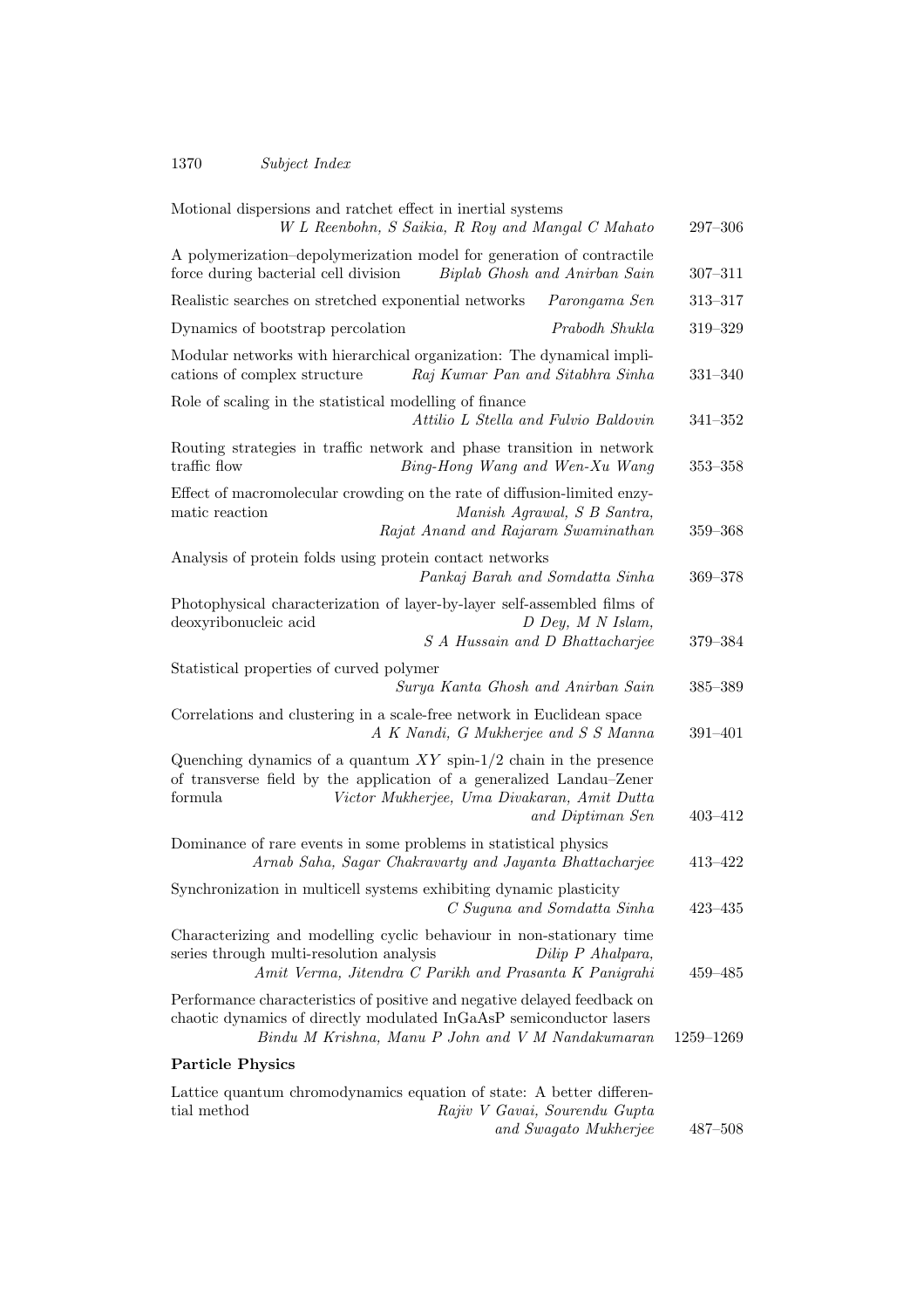Regge behaviour of distribution functions and evolution of gluon distribution function in next-to-leading order at low- $x$ U Jamil and J K Sarma 509–519 Nuclear Physics Molecular conformation and structural correlations of liquid D-1 propanol through neutron diffraction  $A$  Sahoo, S Sarkar, P S R Krishna, V Bhagat and R N Joarder 133–141 Level density and shape changes in excited sd shell nuclei S Santhosh Kumar 175–180 The investigation of the  $2\nu\beta\beta$  decay by Pyatov method within quasiparticle random phase approximation formalism  $S$  Unlu, T Babacan, N Cakmak and C Selam 521–528 Basic to industrial research on neutron platform in Japan

Yasuhiko Fujii 617–622 Fission, spallation or fusion-based neutron sources Kurt N Clausen 623–628 J-PARC and the prospective neutron sciences Masatoshi Arai 629–638 Modern trends in the development of position sensitive neutron detectors for condensed matter research A V Belushkin 639–651 Recent improvements in the methodology of neutron imaging Eberhard H Lehmann 653–661 Development of neutron detectors and neutron radiography at Bhabha Atomic Research Centre A M Shaikh 663–672 Neutron scattering study of the excitation spectrum of solid helium at ultra-low temperatures Elizabeth Blackburn, John Goodkind, Sunil K Sinha, Collin Broholm, John Copley and Ross Erwin 673–678 Microscopic neutron investigation of the Abrikosov state of hightemperature superconductors Johan Juul Chang and Joel Mesot 679–685 Phonon linewidths in  $YNi<sub>2</sub>B<sub>2</sub>C$  L Pintschovius, F Weber, W Reichardt, A Kreyssig, R Heid, D Reznik, O Stockert and K Hradil 687–693 Magnetic correlations in oxides: Neutron diffraction and neutron depolarization study  $S M Y_{usuf}$  695–704 Corelli: Efficient single crystal diffraction with elastic discrimination Stephan Rosenkranz and Raymond Osborn 705–711

Total neutron scattering: The key to the local and medium range structure of complex materials Th Proffen 713–719 High-quality single crystals for neutron experiments Geetha Balakrishnan 721–727

Polymer dynamics from synthetic polymers to proteins D Richter, R Biehl, M Monkenbusch, B Hoffmann and R Merkel 729–738

Life at extreme conditions: Neutron scattering studies of biological molecules suggest that evolution selected dynamics

Joseph (Giuseppe) Zaccai 739–743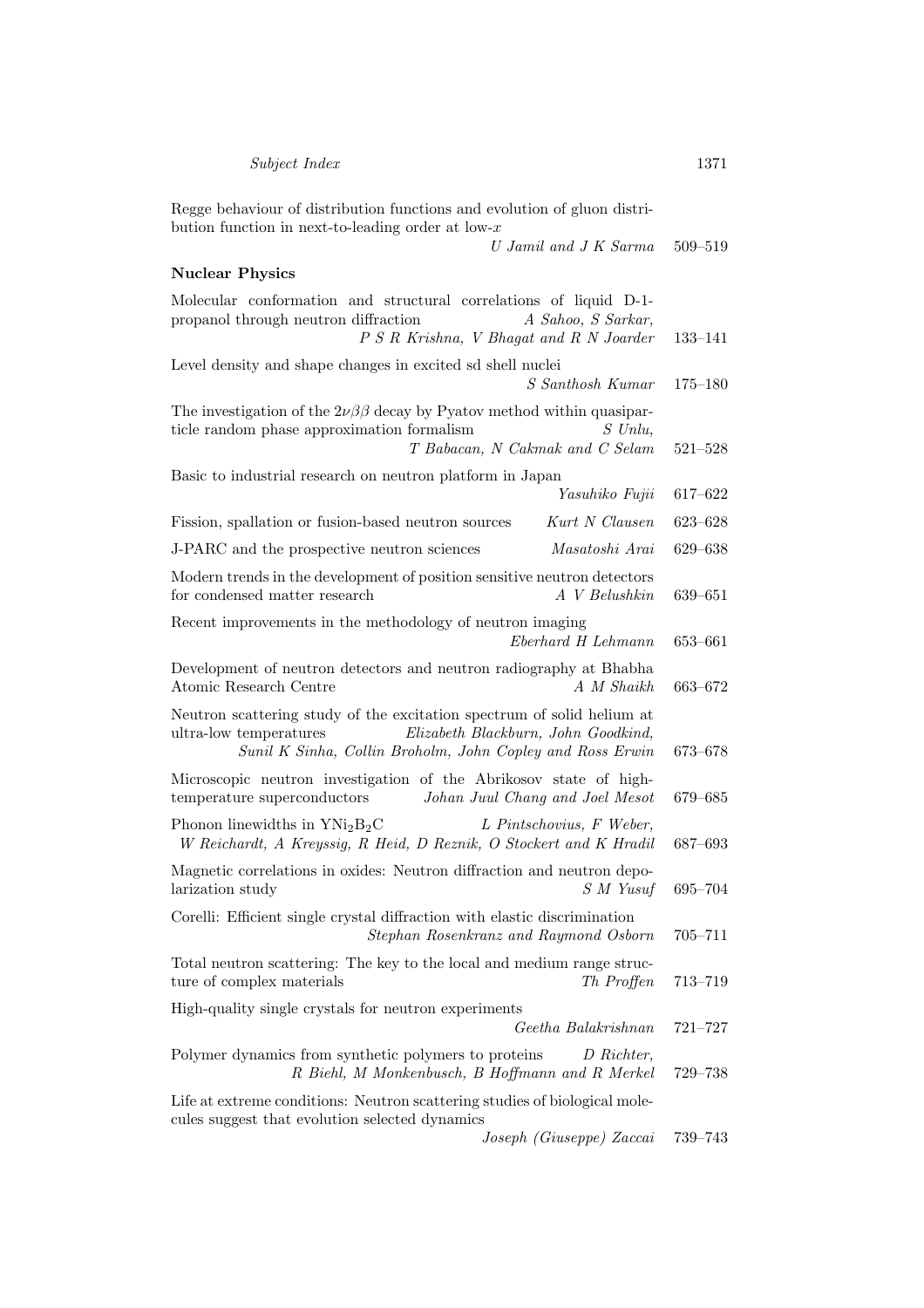### 1372 Subject Index

| Analysis of inelastic neutron scattering results on model compounds of<br>the nitrogenous bases of the nucleotides<br>J Tomkinson                                                                                 | $745 - 754$ |
|-------------------------------------------------------------------------------------------------------------------------------------------------------------------------------------------------------------------|-------------|
| Neutron powder diffraction of metal-organic frameworks for hydrogen<br>Craig M Brown, Yun Liu and Dan A Neumann<br>storage                                                                                        | $755 - 760$ |
| Dynamics of hydrogen bonds in water and consequences for the unusual<br>behaviour of supercooled water<br>José Teixeira                                                                                           | $761 - 768$ |
| Anodic oxide growth on Zr in neutral aqueous solution<br>$Z$ Tun,<br>J J Noël and D W Shoesmith                                                                                                                   | 769-776     |
| Saibal Basu<br>Specular neutron reflectivity and beyond                                                                                                                                                           | 777-784     |
| Non-classical neutron beams for fundamental and solid state research<br>H Rauch                                                                                                                                   | 785–796     |
| In the wonderland of ultra-parallel neutron beams<br>Apoorva G Wagh                                                                                                                                               | 797-807     |
| Siddharth Gautam,<br>Molecular motion in restricted geometries<br>S Mitra and R Mukhopadhyay                                                                                                                      | 809-818     |
| Inelastic neutron scattering and lattice dynamics of minerals<br>Narayani Choudhury and S L Chaplot                                                                                                               | 819-828     |
| Negative thermal expansion in framework compounds<br>R Mittal                                                                                                                                                     | 829-835     |
| Neutron diffraction study of multipole order in light rare-earth hexa-<br>borides<br>J-M Mignot, J Robert, M Sera and F Iga                                                                                       | 837-845     |
| Neutron scattering investigations of multiferroic YMnO <sub>3</sub><br>Tapan Chatterji                                                                                                                            | 847-858     |
| Neutron scattering from $\alpha$ -Ce at epithermal neutron energies<br>A P Murani                                                                                                                                 | 859-867     |
| Spin lattice coupling in multiferroic hexagonal $YMnO3$<br>Sylvain Petit, Stéphane Pailhès, Xavier Fabrèges,<br>Martine Hennion, Fernande Moussa, Loreynne Pinsard,<br>Louis-Pierre Regnault and Alexander Ivanov | 869-876     |
| Small-angle neutron scattering study of structural evolution of different<br>phases in protein solution<br>V K Aswal, S Chodankar,<br>J Kohlbrecher, R Vavrin and A G Wagh                                        | 877-885     |
| The spallation neutron source: New opportunities Ian S Anderson                                                                                                                                                   | 887         |
| Scientific horizons at the Institut Laue-Langevin<br>Richard Wagner                                                                                                                                               | 888         |
| ISIS Facility – Past achievements and future prospects<br>Uschi Steigenberger                                                                                                                                     | 889         |
| Towards the construction of the European spallation source – The Scan-<br>C J Carlile, C Vettier and P Carlsson<br>dinavian experience                                                                            | 890         |
| W Treimer<br>Advances in neutron tomography                                                                                                                                                                       | 891         |
| Dynamical scaling laws $- A$ few unanswered questions                                                                                                                                                             |             |
| S Mazumder                                                                                                                                                                                                        | 892         |
| Perspectives of extreme sample environment in neutron scattering and<br>consequences for instrumentation<br>Michael Steiner                                                                                       | 893         |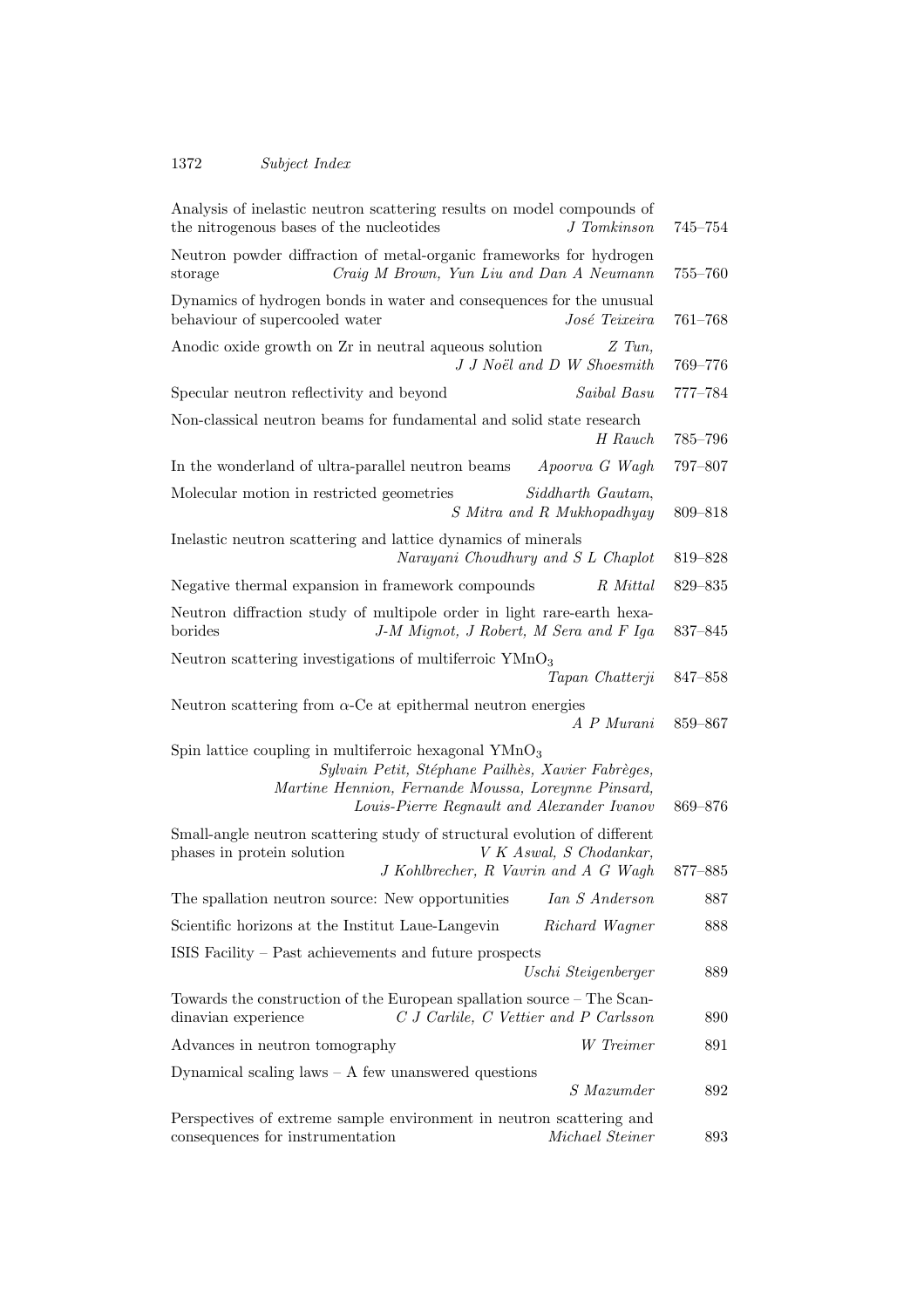| Progress with OPAL, the new Australian research reactor<br>R A Robinson                                                                                                                                                                                          | 894         |
|------------------------------------------------------------------------------------------------------------------------------------------------------------------------------------------------------------------------------------------------------------------|-------------|
| A deeper look into magnetic nanostructures using advanced scattering<br>methods<br>Th Brückel, E Kentzinger,                                                                                                                                                     |             |
| S Mattauch, A Paul, U Rücker and J Voigt                                                                                                                                                                                                                         | 895         |
| Magnetizing and heating quantum spin ladders<br><i>Andrey Zheludev</i>                                                                                                                                                                                           | 896         |
| Opportunities for <i>in-situ</i> diffraction studies of advanced materials under<br>extreme conditions at the US spallation neutron source<br>$J \, P \, Hodges$                                                                                                 | 897         |
| Dynamic instability at the origin of oxygen ion conduction in solid oxides<br>Helmut Schober,<br>at ambient temperature<br>Werner Paulus, Tanguy Berthier, Olivier Hernandez,<br>Monica Ceretti, Stefan Eibl, Mark Johnson, Marie Plazanet<br>and Carlo Lamberti | 898         |
| Intermolecular hydrogen bonds: From temperature-driven proton trans-<br>fer in molecular crystals to denaturation of DNA<br>Mark Johnson                                                                                                                         | 899         |
| Structure of polymer chains under confinement<br>Jyotsana Lal                                                                                                                                                                                                    | 900         |
| Generalized approach to non-exponential relaxation<br>R M Pickup.<br>R Cywinski, C Pappas, P Fouquet, B Farago and P Falus                                                                                                                                       | 901         |
| Changes in the excitations related to the superconducting transition in<br>$V_3Si$<br>M Yethiraj                                                                                                                                                                 | 902         |
| Stability of ordered phases in block copolymer melts and solutions<br>Kell Mortensen                                                                                                                                                                             | 903         |
| Constraint and flow: Poiseuille shear response of a surfactant sponge<br>W A Hamilton, L Porcar, G G Warr and P D Butler<br>phase                                                                                                                                | 904         |
| Thiourea-doped ammonium dihydrogen phosphate: A single crystal neu-<br>tron diffraction investigation<br>A Jayarama, M R Suresh Kumar,<br>S M Dharmaprakash, R Chitra and R R Choudhury                                                                          | $905 - 910$ |
| Single crystal neutron diffraction study of triglycine sulphate revisited<br>Rajul Ranjan Choudhury and R Chitra                                                                                                                                                 | $911 - 915$ |
| Structural and magnetic properties of the layered compound $Ca2.375$<br>A K Bera, S M Yusuf and A Jain<br>$La0.125Sr0.5GaMn2O8$                                                                                                                                  | $917 - 921$ |
| Neutron diffraction study of quasi-one-dimensional spin-chain com-<br>pounds $Ca_3Co_{2-x}Fe_xO_6$<br>Anil Jain, S M Yusuf and Sher Singh                                                                                                                        | 923-927     |
| Structural behaviour of $AgNO3$ at low temperatures by neutron diffrac-<br>P U Sastry, P S R Krishna, Lata Panicker and A B Shinde<br>tion                                                                                                                       | $929 - 933$ |
| Cation disorder and structural studies on $Bi_{4-x}Nd_xTi_3O_{12}$ (0.0 $\leq x \leq$<br>(2.0)<br>S N Achary, S J Patwe, P S R Krishna, A B Shinde<br>and A K Tyagi                                                                                              | 935–940     |
| Neutron diffraction studies on $Ca_{1-x}Ba_xZr_4P_6O_{24}$ solid solutions<br>S N Achary, O D Jayakumar, S J Patwe, A B Shinde,<br>P S R Krishna, S K Kulshreshtha and A K Tyagi                                                                                 | 941-946     |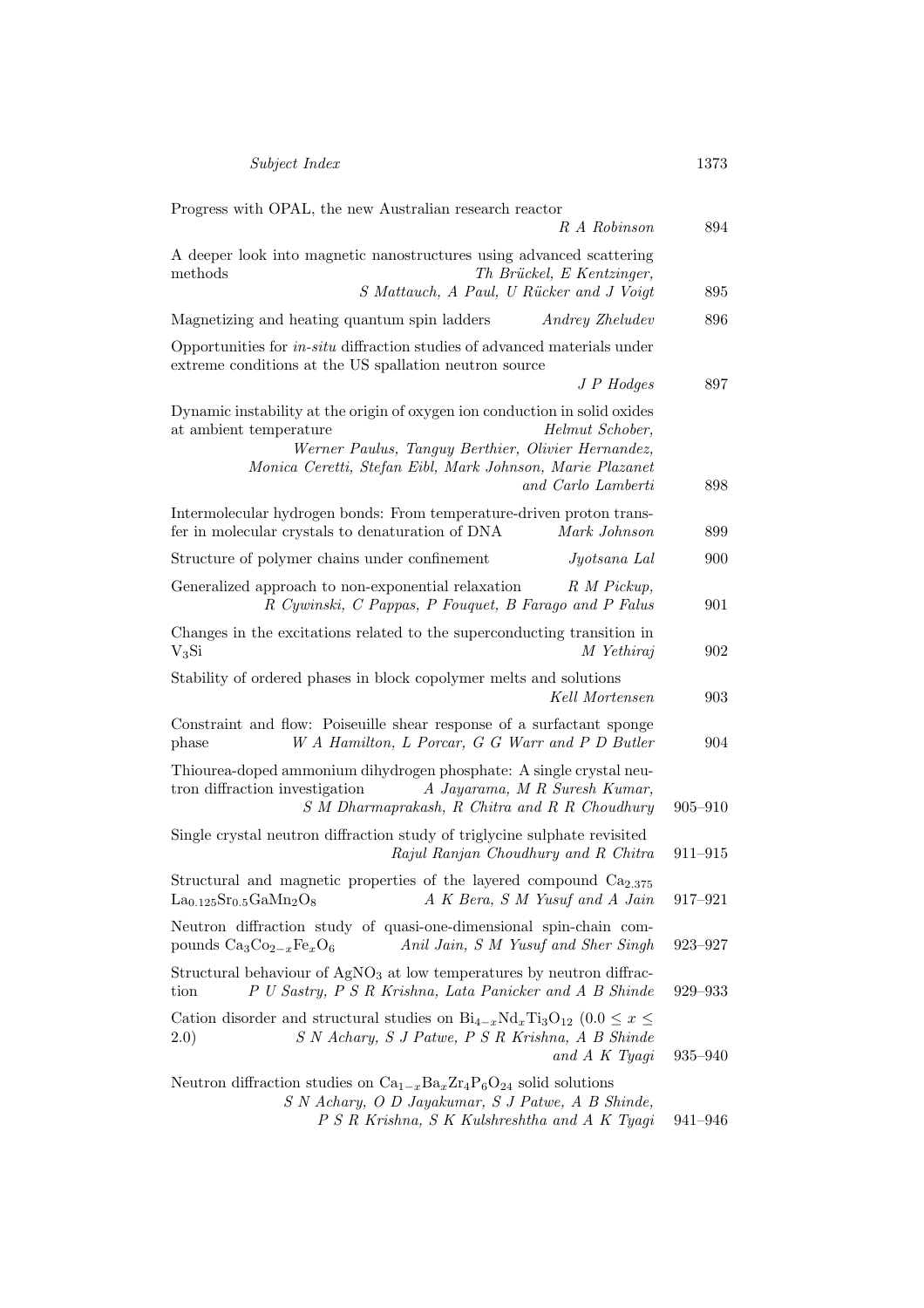| Probing polymer nanocomposite morphology by small angle neutron<br>scattering<br>Puyam S Singh and Vinod K Aswal                                                                                                                        | $947 - 952$   |
|-----------------------------------------------------------------------------------------------------------------------------------------------------------------------------------------------------------------------------------------|---------------|
| Small angle neutron scattering studies of mixed micelles of sodium<br>cumene sulphonate with cetyl trimethylammonium bromide and sodium<br>K V Padalkar, V G Gaikar and V K Aswal<br>dodecyl sulphate                                   | 953–957       |
| Effects of sintering on microstructure and dielectric response in $YCrO3$<br>J Bahadur, D Sen, S Mazumder, V K Aswal,<br>nanoceramic<br>V Bedekar, R Shukla and A K Tyagi                                                               | 959-963       |
| Effect of heat treatment on pore structure in nanocrystalline NiO: A<br>small angle neutron scattering study<br>J Bahadur, D Sen,<br>S Mazumder and S Ramanathan                                                                        | 965–970       |
| Morphology of carbon nanotubes prepared via chemical vapour deposi-<br>tion technique using acetylene: A small angle neutron scattering inves-<br>D Sen, K Dasgupta, J Bahadur,<br>tigation<br>S Mazumder and D Sathiyamoorthy          | 971-977       |
| small-scale agglomeration<br>Investigation<br>pore<br>structure<br>and<br>on<br>behaviour in liquid phase sintered SiC using small angle neutron scat-<br>D Sen, J Bahadur, S Mazumder, T Mahata,<br>tering<br>M Syambabu and P K Sinha | 979–984       |
| Small angle neutron scattering study of U(VI) third phase formation in<br>$HNO3/DHDECMP-n-dodecane system$<br>K V Lohithakshan,<br>V K Aswal and S K Aggarwal                                                                           | $985 - 989$   |
| Small angle neutron scattering study of doxorubicin-surfactant com-<br>plexes encapsulated in block copolymer micelles<br>Jayita Bhattacharjee, Gunjan Verma, V K Aswal and P A Hassan                                                  | 991-995       |
| Tuning intermicellar potential of Triton X-100-anthranilic acid mixed<br>micelles<br>Gunjan Verma, V K Aswal, S K Kulshreshtha,<br>C Manohar, P A Hassan and Eric W Kaler                                                               | 997-1002      |
| Structural investigation of viscoelastic micellar water/CTAB/NaNO3 so-<br>lutions<br>K Kuperkar, L Abezgauz, D Danino, G Verma,<br>P A Hassan, V K Aswal, D Varade and P Bahadur                                                        | $1003 - 1008$ |
| Small angle neutron scattering study on the aggregation behaviour of<br>PEO–PPO–PEO copolymers in the presence of a hydrophobic diol<br>B Bharatiya, V K Aswal and P Bahadur                                                            | $1009 - 1013$ |
| SMARTer for magnetic structure studies<br>$E \ G \ R \ Putra,$<br>A Ikram and J Kohlbrecher                                                                                                                                             | $1015 - 1019$ |
| Small angle neutron scattering studies on protein denaturation induced<br>by different methods<br>S Chodankar, V K Aswal,<br>J Kohlbrecher, R Vavrin and A G Wagh                                                                       | $1021 - 1025$ |
| Small angle neutron scattering studies on the interaction of cationic<br>surfactants with bovine serum albumin<br>Nuzhat Gull, S Chodankar,<br>V K Aswal and Kabir-Ud-Din                                                               | $1027 - 1031$ |
| Studies on pore morphology of titanium and its oxide by small angle<br>P K Tripathy, A K Patra and P U Sastry<br>neutron scattering                                                                                                     | $1033 - 1038$ |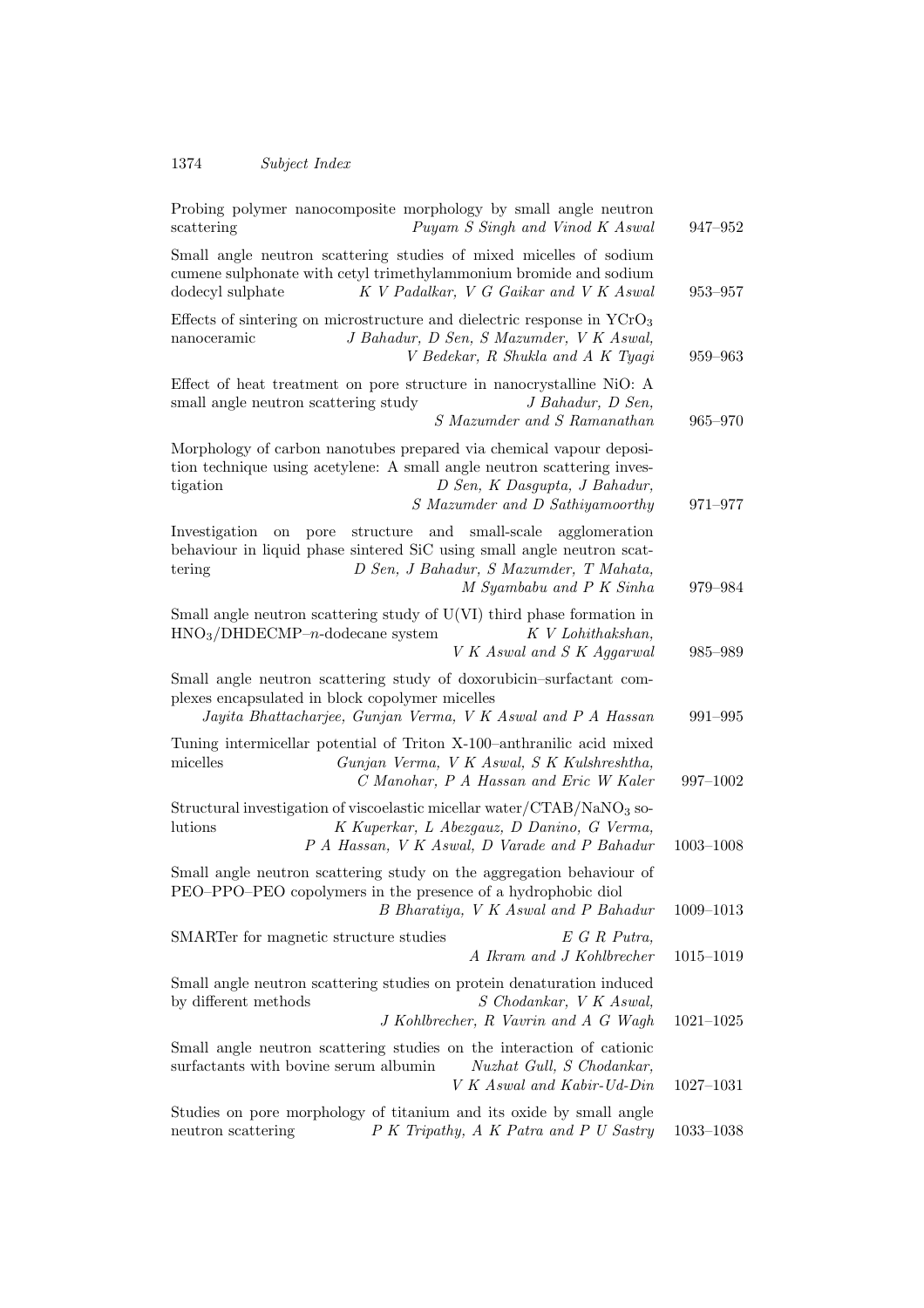| Small angle neutron scattering study of mixed micelles of oppositely<br>J V Joshi, V K Aswal and P S Goyal<br>charged surfactants                                        | 1039-1043     |
|--------------------------------------------------------------------------------------------------------------------------------------------------------------------------|---------------|
| Small angle neutron scattering study of temperature-independent for-<br>mulation of mixed micellar structures<br>V K Aswal and A G Wagh                                  | $1045 - 1049$ |
| Pressure-induced structural transition of nonionic micelles<br>V K Aswal, R Vavrin, J Kohlbrecher and A G Wagh                                                           | $1051 - 1055$ |
| Small angle neutron scattering study of pore microstructure in ceria<br>A K Patra, P U Sastry, Srirupa T Mukherjee,<br>compacts<br>Vinila Bedekar and A K Tyagi          | $1057 - 1061$ |
| A small angle neutron scattering study on the mixtures of pluronic L121<br>and anionic surfactant AOT<br>G Ghosh, V K Aswal<br>and D Varade                              | $1063 - 1067$ |
| Structure of Co-Zn ferrite ferrofluid: A small angle neutron scattering<br>Prashant Acharya, Rucha Desai,<br>analysis<br>V K Aswal and R V Upadhyay                      | 1069-1074     |
| Small angle neutron scattering and small angle X-ray scattering studies<br>P U Sastry,<br>of platinum-loaded carbon foams<br>V K Aswal and A G Wagh                      | 1075-1078     |
| Small angle neutron scattering study of two nonionic surfactants in water<br>micellar solutions<br>Rajewska Aldona                                                       | $1079 - 1083$ |
| Fe and N diffusion in nitrogen-rich FeN measured using neutron reflec-<br>Mukul Gupta, A Gupta, A Wildes and T Gutberlet<br>tometry                                      | $1085 - 1089$ |
| Structure and magnetism of Ni/Ti multilayers on annealing<br>Surendra Singh, Saibal Basu and P Bhatt                                                                     | $1091 - 1095$ |
| Scattering length density profile of Ni film under controlled corrosion:<br>A study in neutron reflectometry<br>Surendra Singh, A K Poswal,<br>S K Ghosh and Saibal Basu | $1097 - 1101$ |
| Magnetic depth profiling of Fe/Au multilayer using neutron reflectome-<br>Surendra Singh, Saibal Basu and M Gupta<br>try                                                 | 1103-1107     |
| Neutron forward diffraction by single crystal prisms<br>Sohrab Abbas,<br>Apoorva G Wagh, Markus Strobl and Wolfgang Treimer                                              | 1109-1114     |
| Pancharatnam geometric phase originating from successive partial pro-<br>jections<br>Sohrab Abbas and Apoorva G Wagh                                                     | 1115–1122     |
| Magnetization in permalloy thin films<br>Rachana Gupta,<br>Mukul Gupta and Thomas Gutberlet                                                                              | 1123-1127     |
| Inelastic neutron scattering and lattice dynamics of $\text{NaNbO}_3$ and<br>$Sr_{0.70}Ca_{0.30}TiO_3$<br>S K Mishra, R Mittal, N Choudhury,<br>S L Chaplot and D Pandey | 1129-1134     |
| Lattice dynamics of strontium tungstate<br>Prabhatasree Goel,<br>R Mittal, S L Chaplot and A K Tyagi                                                                     | 1135–1139     |
| Inelastic neutron scattering and lattice dynamics of $ZrO_2$ , $Y_2O_3$ and<br>ThSiO <sub>4</sub><br>Preyoshi P Bose, R Mittal, N Choudhury and S L Chaplot              | 1141-1146     |
|                                                                                                                                                                          |               |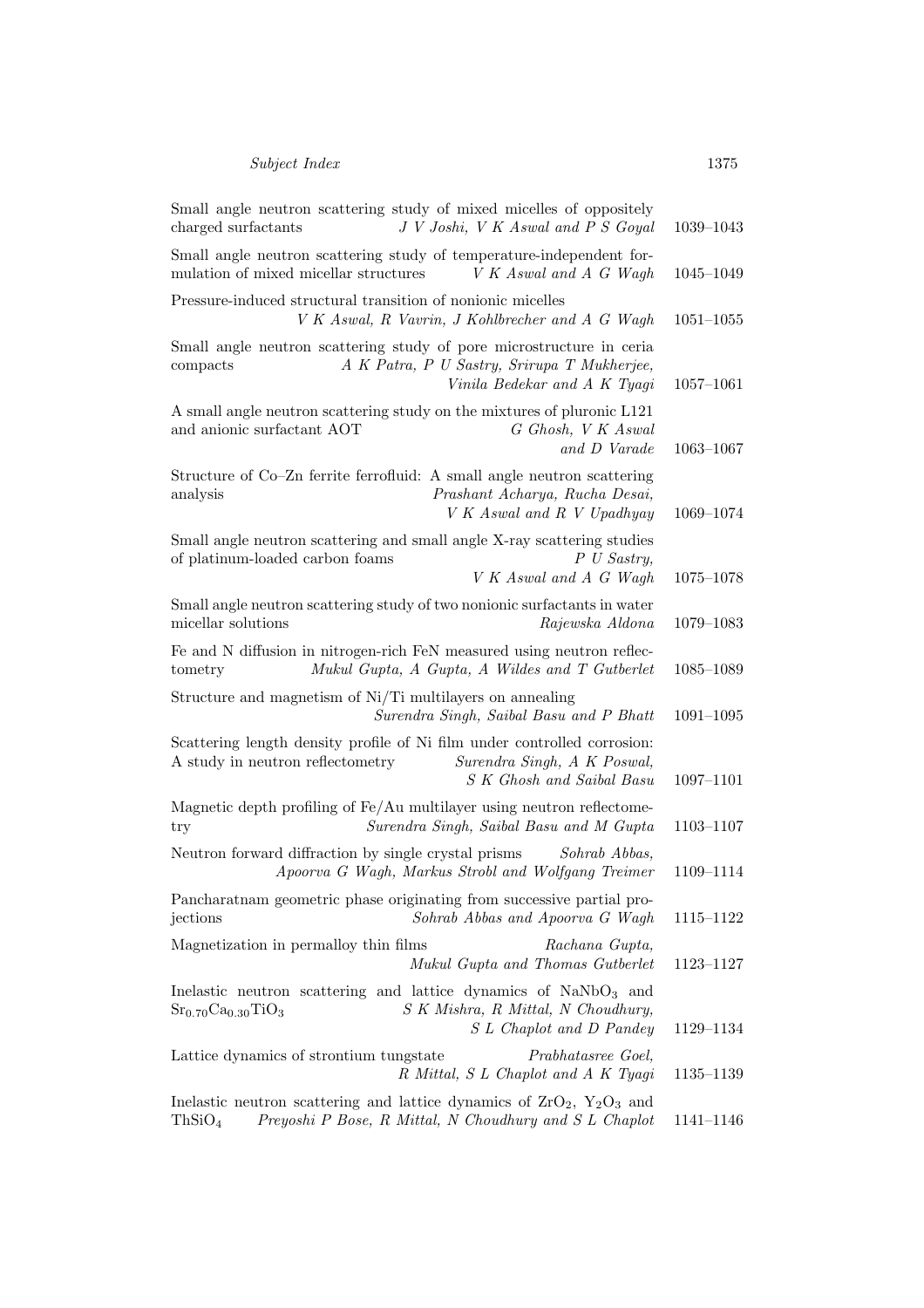| Lattice dynamics of ferromagnetic superconductor UGe <sub>2</sub><br>Satyam Shinde and Prafulla K Jha                                                                                         | 1147-1151     |
|-----------------------------------------------------------------------------------------------------------------------------------------------------------------------------------------------|---------------|
| Diffusion of propylene adsorbed in Na-Y and Na-ZSM5 zeolites: Neutron<br>scattering and FTIR studies<br>S Gautam, A K Tripathi,<br>V S Kamble, S Mitra and R Mukhopadhyay                     | 1153-1157     |
| Phase transitions in liquid crystal $6O.4$ (p-n-hexyloxybenzylidine-p'-n-<br>Siddharth Gautam, R R Choudhury,<br>butylaniline)<br>L Panicker, S Mitra and R Mukhopadhyay                      | 1159-1164     |
| Rotational dynamics of propylene inside Na-Y zeolite cages<br>V K Sharma, Mala N Rao, Siddharth Gautam, A K Tripathi,<br>V S Kamble, S L Chaplot and R Mukhopadhyay                           | 1165-1169     |
| Bragg prism monochromator and analyser for super ultra-small angle<br>Apoorva G Wagh, Sohrab Abbas,<br>neutron scattering studies<br>Markus Strobl and Wolfgang Treimer                       | $1171 - 1175$ |
| Effect of adding Ar gas on the pulse height distribution of $BF_3$ -filled<br>M Padalakshmi and A M Shaikh<br>neutron detectors                                                               | 1177-1181     |
| Performance studies on high pressure 1-D position sensitive neutron de-<br>S S Desai and A M Shaikh<br>tectors                                                                                | 1183-1188     |
| Neutron detectors for scattering experiments at HANARO<br>Myungkook Moon, Changhee Lee, Jongkyu Cheon,<br>Younghyun Choi, Harkrho Kim and Shraddha S Desai                                    | 1189-1195     |
| A high resolution powder diffractometer using focusing optics<br>V Siruguri, P D Babu, M Gupta, A V Pimpale and P S Goyal                                                                     | 1197-1202     |
| Electric dipolarizability of <sup>7</sup> Li<br>Sudhir R Jain,<br>Arun K Jain and S Kailas                                                                                                    | $1271 - 1277$ |
| RF properties of 700 MHz, $\beta = 0.42$ elliptical cavity for high current<br>proton acceleration<br>Amitava Roy, J Mondal and K C Mittal                                                    | 1279-1289     |
| <b>Atomic and Molecular Physics</b>                                                                                                                                                           |               |
| Vibrational spectra and normal coordinate analysis on structure of chlo-<br>rambucil and thioguanine<br>S Gunasekaran,<br>S Kumaresan, R Arun Balaji, G Anand and S Seshadri                  | $1291 - 1300$ |
| <b>Laser and Optics</b>                                                                                                                                                                       |               |
| Full wave analysis of non-radiative dielectric waveguide modulator for<br>the determination of electrical equivalent circuit<br>N P Pathak, A Basu and S K Koul                               | $65 - 75$     |
| Dynamical symmetry breaking of lambda- and vee-type three-level sys-<br>tems on quantization of the field modes<br>Mihir Ranjan Nath,<br>Surajit Sen, Asoke Kumar Sen and Gautam Gangopadhyay | $77 - 97$     |
| Analysis of small-signal intensity modulation of semiconductor lasers<br>taking account of gain suppression<br>Moustafa Ahmed<br>and Ali El-Lafi                                              | 99-115        |
| Thermal dynamics-based mechanism for intense laser-induced material<br>surface vaporization<br>N Kumar, S Dash, A K Tyagi and Baldev Raj                                                      | 529-543       |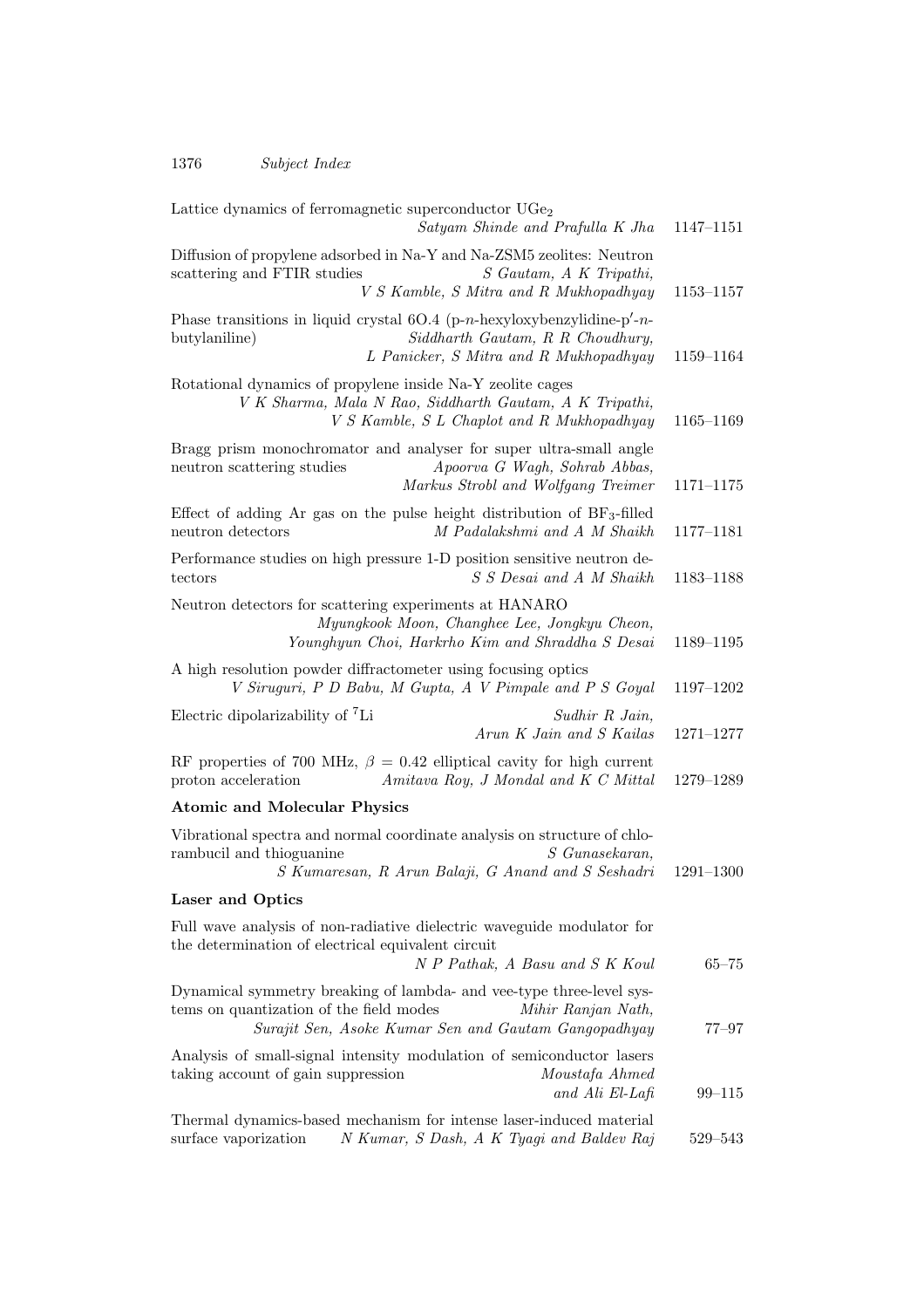| Subject Index                                                                                                                                                                                                                      | 1377          |
|------------------------------------------------------------------------------------------------------------------------------------------------------------------------------------------------------------------------------------|---------------|
| Development of a 2 MW relativistic backward wave oscillator<br>Yaduvendra Choyal, Lalit Gupta, Prasad Deshpande,<br>Krishna Prasad Maheshwari, Kailash Chander Mittal<br>and Suresh Chand Bapna                                    | $1301 - 1310$ |
| Revisiting non-degenerate parametric down-conversion<br>Joseph Akeyo Omolo                                                                                                                                                         | 1311-1320     |
| <b>Fluid Dynamics</b>                                                                                                                                                                                                              |               |
| Model for modulated and chaotic waves in zero-Prandtl-number rotating<br>convection<br>Alaka Das and Krishna Kumar                                                                                                                 | $545 - 557$   |
| <b>Plasma Physics</b>                                                                                                                                                                                                              |               |
| Langmuir probe study in the nonresonant current drive regime of helicon<br>discharge<br>Manash Kumar Paul and Dhiraj Bora                                                                                                          | $117 - 131$   |
| Design, construction and characterization of the compact ultrafast ter-<br>ahertz free-electron laser undulator<br>B Biswas, V Kumar,<br>S Chouksey and S Krishnagopal                                                             | $1321 - 1333$ |
| <b>Condensed Matter Physics</b>                                                                                                                                                                                                    |               |
| Effect of normal processes on thermal conductivity of germanium, silicon<br>Banashree Saikia and Anil Kumar<br>and diamond                                                                                                         | $143 - 155$   |
| Onset of itinerant ferromagnetism associated with semiconductor-metal<br>transition in $Ti_xNb_{1-x}CoSn$ half Heusler solid solution compounds<br>M A Kouacou, A A Koua, J T Zoueu, K Konan and J Pierre                          | $157 - 166$   |
| Investigations on the local structure and $g$ factors for the interstitial<br>$Ti^{3+}$ in TiO <sub>2</sub> L H Wei, S Y Wu, Z H Zhang, X F Wang and Y X Hu                                                                        | $167 - 173$   |
| Pressure-induced phase transition and stability of EuO and EuS with<br>NaCl structure<br>Atul Gour, Sadhna Singh, R K Singh and M Singh                                                                                            | $181 - 186$   |
| A comparative simulation study on three lattice systems for the phase<br>separation of polymer-dispersed liquid crystals<br>Y J Jeon,<br>$M$ Jamil, Hyo-Dong Lee and J T Rhee                                                      | 559-572       |
| Studies of the defect structure from the calculations of optical and elec-<br>tron paramagnetic resonance spectra for $Ni^{2+}$ centre in $\alpha$ -LiIO <sub>3</sub> crystal<br>Feng Wen-Lin and Zheng Wen-Chen                   | 573-578       |
| Electrical characteristics of top contact pentacene organic thin film tran-<br>sistors with $SiO2$ and poly(methyl methacrylate) as gate dielectrics<br>Jaya Lohani, Praveen Saho, Upender Kumar,<br>V R Balakrishnan and P K Basu | 579-589       |
| The temperature dependence of the magnetoelastic characteristics of<br>cores for force sensors utilizing $Fe_{70}Ni_8Si_{10}B_{12}$ amorphous alloy<br>Roman Szewczyk, Adam Bieńkowski and Jacek Salach                            | 591-597       |
| $110^{\circ}$ C thermoluminescence glow peak of quartz – a brief review<br>D K Koul                                                                                                                                                | 1209-1229     |
| Magnetic field dependence of vortex activation energy: a comparison<br>between $MgB_2$ , NbSe <sub>2</sub> and $Bi_2Sr_2Ca_2Cu_3O_{10}$ superconductors<br>S D Kaushik, V Braccini and S Patnaik                                   | 1335–1343     |